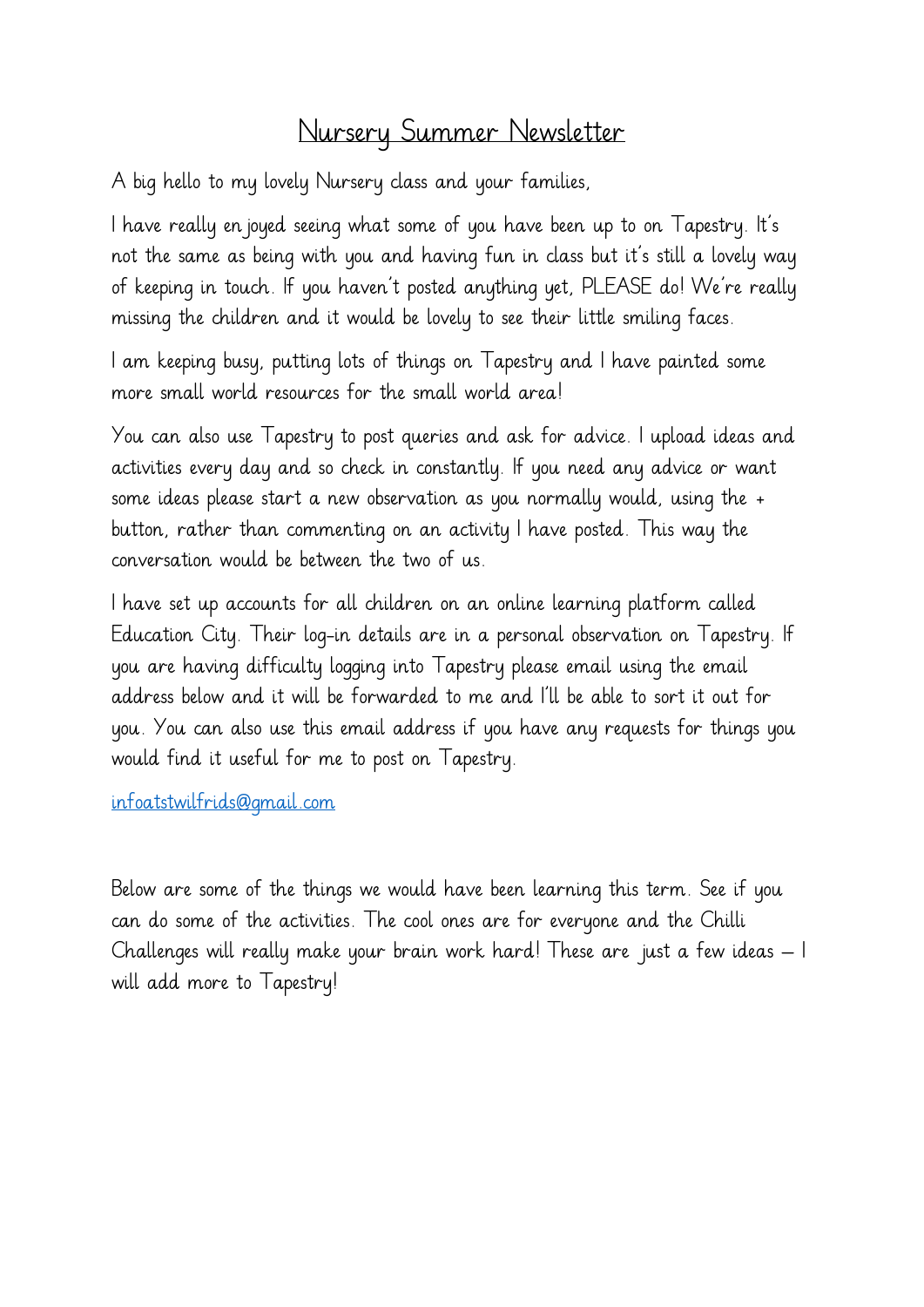## Cool Challenges

Story Talk

The stories we were planning to explore this half term are;

Spinderella [\(https://youtu.be/9639\\_WmGRLk\)](https://youtu.be/9639_WmGRLk) Slug Needs a Hug [\(https://youtu.be/aVpwrvkiRjc\)](https://youtu.be/aVpwrvkiRjc) The Very Hungry Caterpillar [\(https://youtu.be/75NQK-Sm1YY\)](https://youtu.be/75NQK-Sm1YY) Room on the Broom [\(https://youtu.be/cWB0goTWZic\)](https://youtu.be/cWB0goTWZic) The Three Pigs [\(https://youtu.be/QLR2pLUsl-Y](https://youtu.be/QLR2pLUsl-Y) )

Rapunzel [\(https://youtu.be/Xd97k149tvo\)](https://youtu.be/Xd97k149tvo)

If you have any of these stories, have a read together and do lots of talking about what is happening. Talk about the characters and where the story is happening and then see if your child can remember what happens in sequence.

If you don't have the stories, there are some great retellings on YouTube (links in brackets)

- Try to read (any story books you have) at least once a day and encourage your child to track the words from left to right and top to bottom as you read.
- Play lots of I-Spy to help your child hear initial sounds in words.
- I will add more activities daily on Tapestry to help practise hearing initial sounds.

#### Maths

Practise counting to 20

- Practise counting backwards from IO to O (pretend you're rockets preparing for takeoff!)
- Practise counting out a given number to 6 from a larger set. e.g. put a pile of small objects on the table and ask them to give you just six. It's a good idea to show your child how they need to give you one at a time and

# Chilli Challenges!

• Do some drama. Get your child to be one of the characters – for instance the wolf in the three pigs, and then interview them! Try and improve their vocabulary by giving them what we call forced

alternatives. For example, you could ask "When the pigs wouldn't let you in, did you feel furious or hopping mad?

Ask the witch in Room on the Broom how she felt when the dragon was chasing her – terrified or horrified?

- Encourage your child to find the letters from their name in the text. If a sentence ends with a word that just has one syllable (e.g. cat, hat etc) verbally sound it out to see if your child can put the sounds together to make the word.
- Play Simon says, but sound out one syllable words

e.g. "Simon says put your hands on your h-ea-d, Simon says h-o-p, Simon says wa-ve etc.

### Maths

- Practise counting to 30 and more, concentrating in going from 29 to 30 and 39 to 40.
- Ask for larger amounts to 10 or 12.
- Explore how many different ways they can arrange the objects between your two hands – if you ask for 8, how many